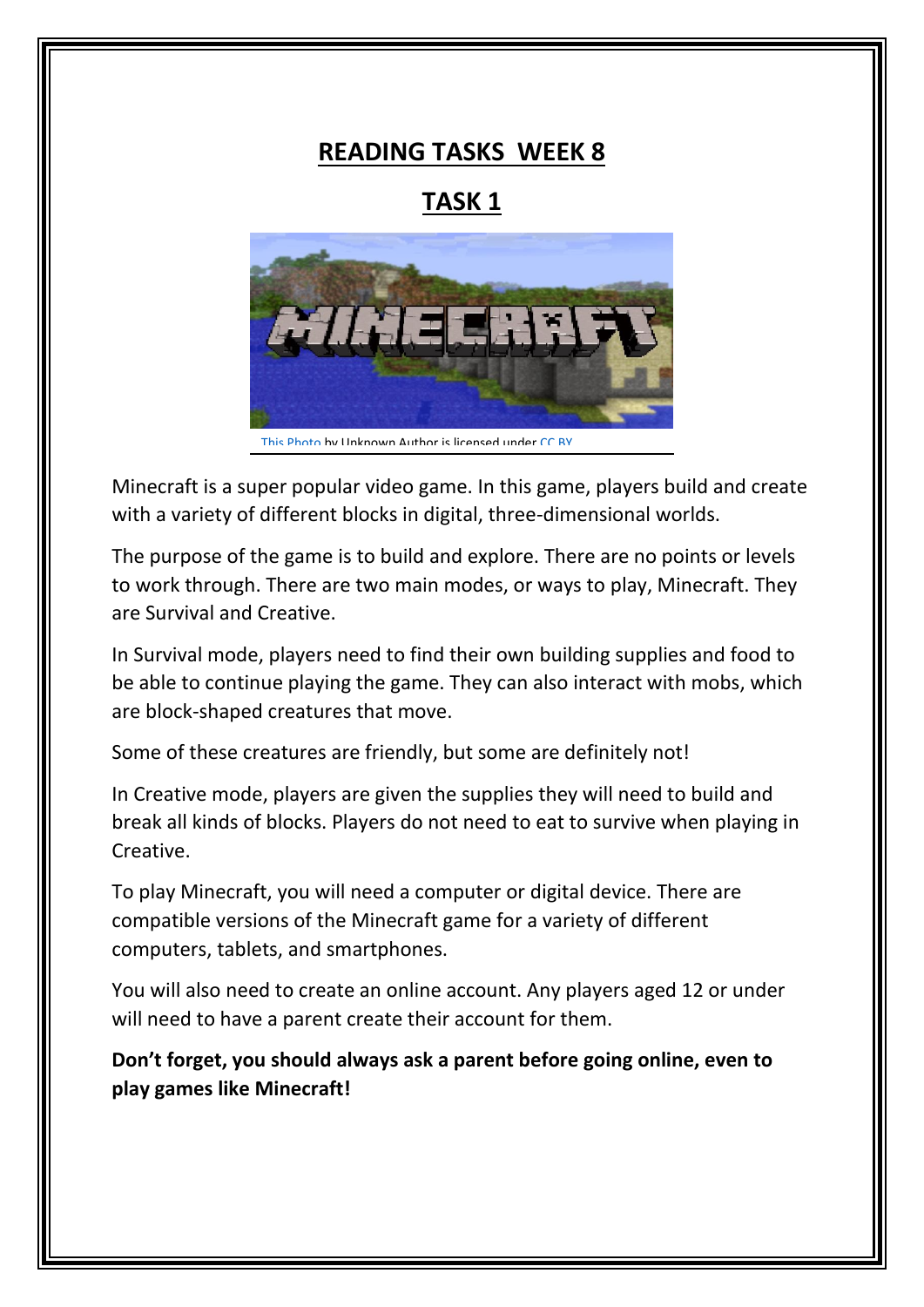### **Answer the following questions:**

1. Select the best definition for Minecraft.

a) Minecraft is an online game.

b) Minecraft is a popular video game in which players use blocks to build and create digital, 3D worlds.

c) Minecraft is a fun game that can be played on a computer.

2. Which Minecraft mode do you think you would prefer to play? Explain your answer.

3. Draw an example of what a mob might look like.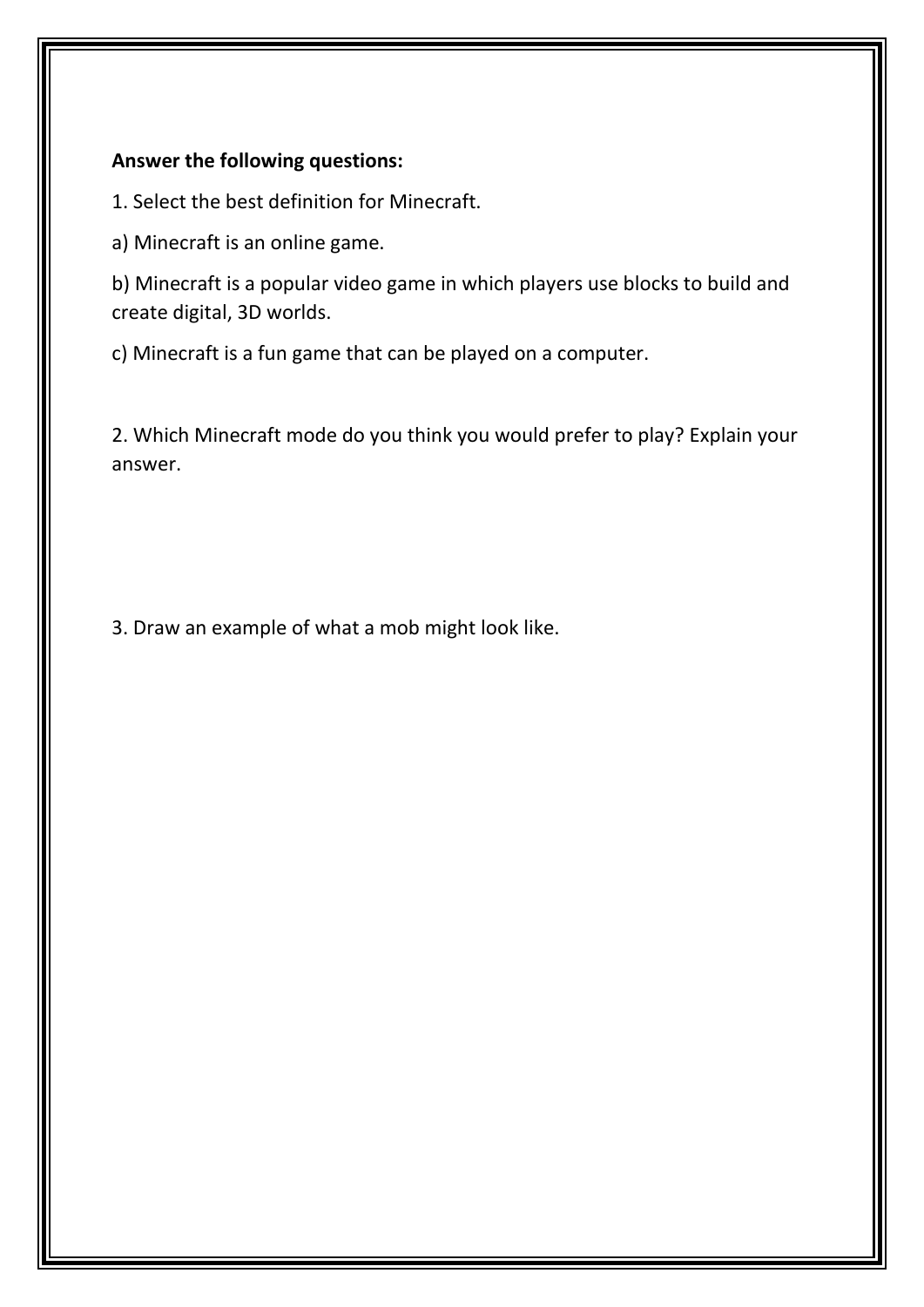4. What do you need to be able to play Minecraft?

Choose all correct answers:

- a) computer/digital device
- b) wooden building blocks
- c) a Minecraft account
- d) a book about Minecraft
- e) a Minecraft T-shirt
- f) parent permission (if you are under 12 years)

# **TASK 2**

## **Spring in New Zealand**: **What happens to the animals?**



[This Photo](https://easterstockphotos.com/free_images/flowers/slides/beautiful_crocuses.htm) by Unknown Author is licensed unde[r CC BY](https://creativecommons.org/licenses/by/3.0/)

Many baby animals are born in spring in New Zealand. Lambs, foals, calves and ducklings are all born during the spring season.

There are also lots of migrant birds that come back to New Zealand in the spring. What happens to the plants and insects?

You can see the trees and bushes blossom and grow new leaves in spring and many plants flower. Daffodils grow and kowhai flowers appear on its tree.

Many more insects can be spotted in spring, such as butterflies and bees.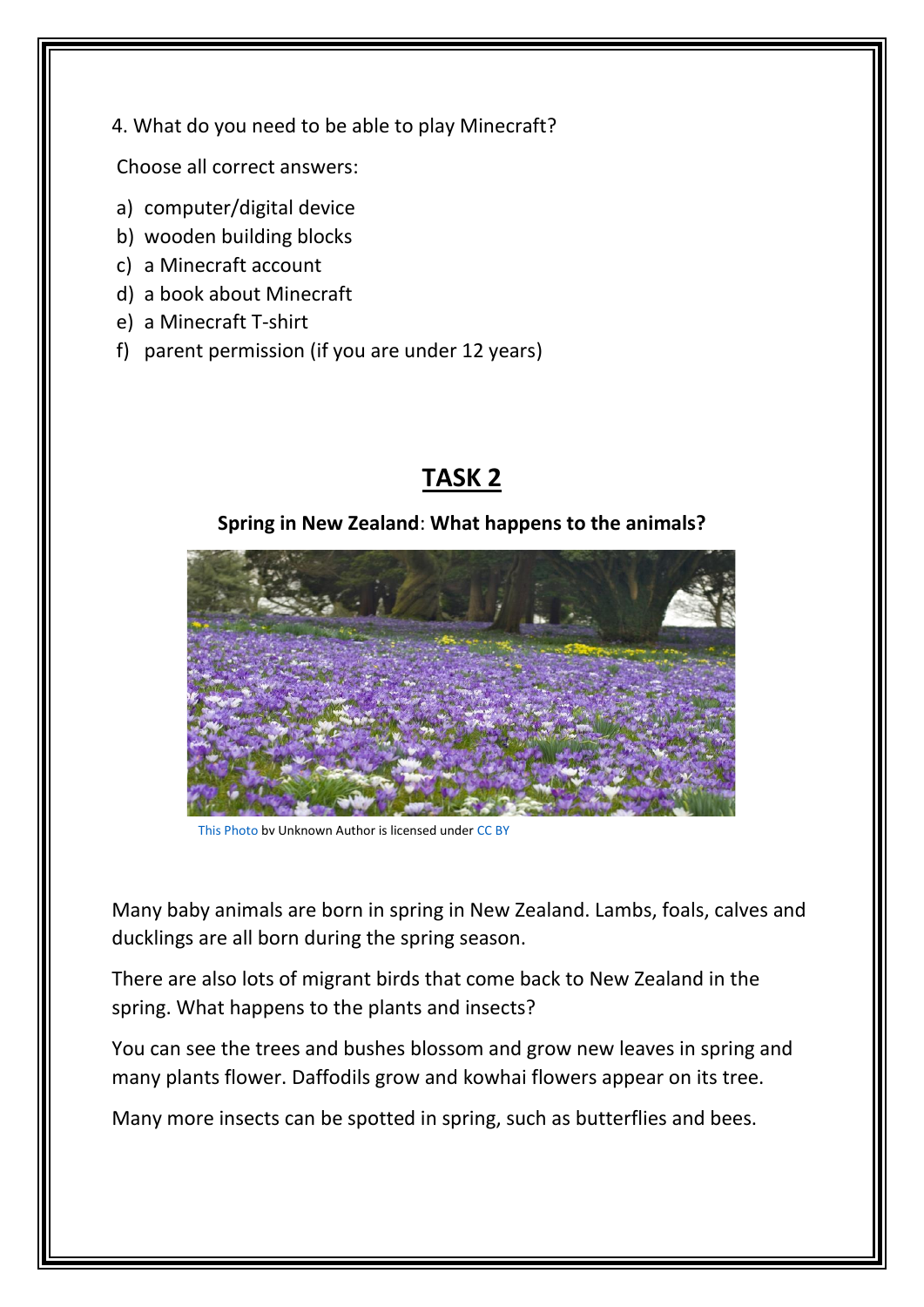What is celebrated in spring? Many regions around New Zealand hold festivals and events to celebrate the start of spring.

On 31st October, some people in New Zealand celebrate Halloween. Children dress up in costumes.

On 5th November, Guy Fawkes Day is celebrated in New Zealand by some people by watching firework displays.

Spring is one of the four seasons. It is the season that comes after winter. Spring begins in September and ends in November.

#### **Answer the following questions:**

- 1. Which season does spring come after?
- 2. When does spring start?
- 3. When does spring end?
- 4. Name one animal that is born in spring.
- 5. Which animals come back to New Zealand in the spring?
- 6. What happens to trees and plants in spring?
- 7. What else can be spotted in spring?
- 8. What celebrations happen in spring? Spring in New Zealand